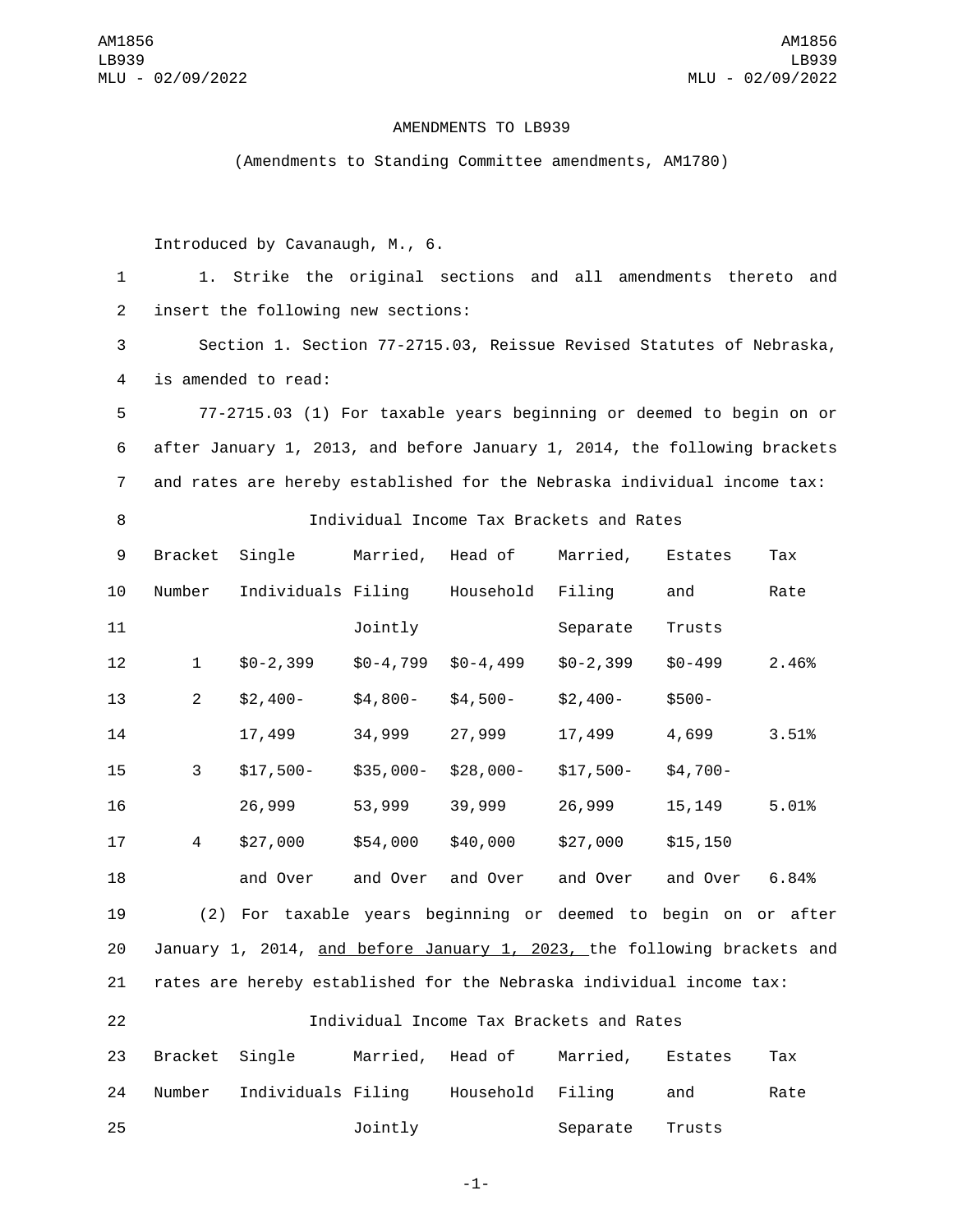| $\mathbf{1}$   | $\mathbf{1}$                                                              | $$0-2,999$                                                                  | $$0-5,999$ | $$0-5,599$ | $$0-2,999$ | $$0 - 499$ | 2.46% |  |  |  |
|----------------|---------------------------------------------------------------------------|-----------------------------------------------------------------------------|------------|------------|------------|------------|-------|--|--|--|
| $\overline{2}$ | $\overline{2}$                                                            | $$3,000-$                                                                   | $$6,000-$  | $$5,600-$  | $$3,000-$  | $$500 -$   |       |  |  |  |
| 3              |                                                                           | 17,999                                                                      | 35,999     | 28,799     | 17,999     | 4,699      | 3.51% |  |  |  |
| $\overline{4}$ | 3                                                                         | $$18,000-$                                                                  | $$36,000-$ | $$28,800-$ | $$18,000-$ | $$4,700-$  |       |  |  |  |
| 5              |                                                                           | 28,999                                                                      | 57,999     | 42,999     | 28,999     | 15,149     | 5.01% |  |  |  |
| 6              | $\overline{4}$                                                            | \$29,000                                                                    | \$58,000   | \$43,000   | \$29,000   | \$15, 150  |       |  |  |  |
| $\overline{7}$ |                                                                           | and Over                                                                    | and Over   | and Over   | and Over   | and Over   | 6.84% |  |  |  |
| 8              |                                                                           | (3)(a) For taxable years beginning or deemed to begin on or after           |            |            |            |            |       |  |  |  |
| 9              |                                                                           | January 1, 2015, and before January 1, 2023, the minimum and maximum        |            |            |            |            |       |  |  |  |
| 10             | dollar amounts for each income tax bracket provided in subsection (2) of  |                                                                             |            |            |            |            |       |  |  |  |
| 11             | this section shall be adjusted for inflation by the percentage determined |                                                                             |            |            |            |            |       |  |  |  |
| 12             |                                                                           | under subdivision $(3)(b)$ of this section. The rate applicable to any such |            |            |            |            |       |  |  |  |
| 13             |                                                                           | income tax bracket shall not be changed as part of any adjustment under     |            |            |            |            |       |  |  |  |
| 14             |                                                                           | this subsection. The minimum and maximum dollar amounts for each income     |            |            |            |            |       |  |  |  |
|                |                                                                           |                                                                             |            |            |            |            |       |  |  |  |

 tax bracket as adjusted shall be rounded to the nearest ten-dollar amount. If the adjusted amount for any income tax bracket ends in a five, it shall be rounded up to the nearest ten-dollar amount.

 (b)(i) For taxable years beginning or deemed to begin on or after January 1, 2015, and before January 1, 2018, the Tax Commissioner shall 20 adjust the income tax brackets in subsection (2) of this section by the percentage determined pursuant to the provisions of section 1(f) of the Internal Revenue Code of 1986, as it existed prior to December 22, 2017, except that in section 1(f)(3)(B) of the code the year 2013 shall be substituted for the year 1992. For 2015, the Tax Commissioner shall then determine the percent change from the twelve months ending on August 31, 2013, to the twelve months ending on August 31, 2014, and in each subsequent year, from the twelve months ending on August 31, 2013, to the twelve months ending on August 31 of the year preceding the taxable year. The Tax Commissioner shall prescribe new tax rate schedules that apply in lieu of the schedules set forth in subsection (2) of this section.

-2-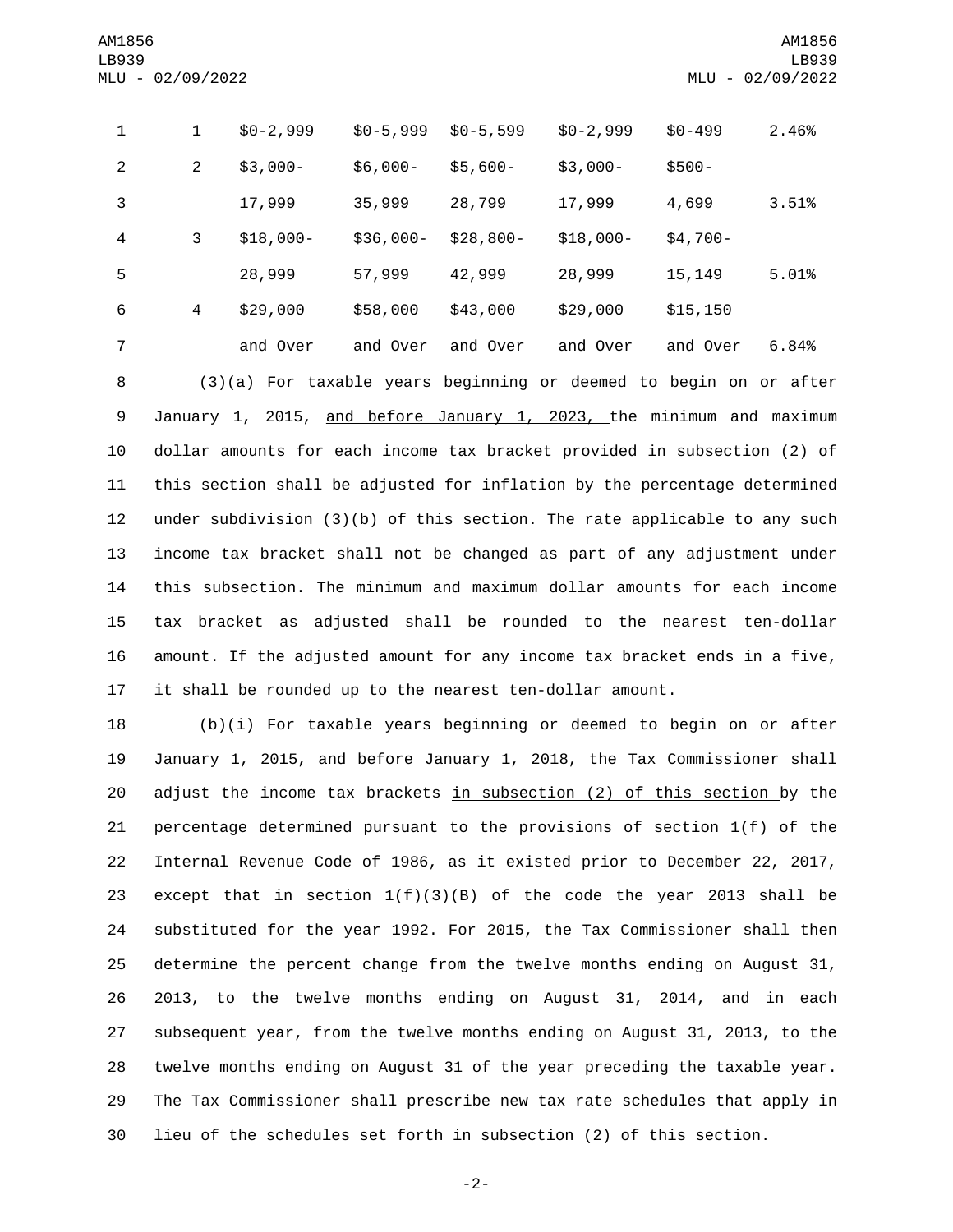(ii) For taxable years beginning or deemed to begin on or after January 1, 2018, and before January 1, 2023, the Tax Commissioner shall 3 adjust the income tax brackets in subsection (2) of this section based on the percentage change in the Consumer Price Index for All Urban Consumers published by the federal Bureau of Labor Statistics from the twelve months ending on August 31, 2016, to the twelve months ending on August 31 of the year preceding the taxable year. The Tax Commissioner shall prescribe new tax rate schedules that apply in lieu of the schedules set 9 forth in subsection (2) of this section.

 (4) For taxable years beginning or deemed to begin on or after January 1, 2023, the following brackets and rates are hereby established 12 for the Nebraska individual income tax:

## Individual Income Tax Brackets and Rates

| 14 | Bracket                                                                  | Single             | Married,              | Head of                 | Married,       | Estates        | Tax   |  |  |  |  |
|----|--------------------------------------------------------------------------|--------------------|-----------------------|-------------------------|----------------|----------------|-------|--|--|--|--|
| 15 | Number                                                                   | Individuals Filing |                       | Household               | Filing         | and            | Rate  |  |  |  |  |
| 16 |                                                                          |                    | <b>Jointly</b>        |                         | Separate       | <b>Trusts</b>  |       |  |  |  |  |
| 17 | $\mathbf{\underline{1}}$                                                 | $$0 - 3,339$       | $$0 - 6, 659$         | $$0 - 6, 219$           | $$0 - 3, 339$  | $$0 - 499$     | 2.46% |  |  |  |  |
| 18 | $\overline{2}$                                                           | $$3,340-$          | $$6,660-$             | $$6,220-$               | $$3,340-$      | \$500-         |       |  |  |  |  |
| 19 |                                                                          | 32,209             | 64,429                | 47,759                  | 32,209         | <u>15, 149</u> | 3.51% |  |  |  |  |
| 20 | $\overline{3}$                                                           | $$32, 210-$        | $$64,430-$            | $$47,760-$              | $$32,210-$     | $$15, 150-$    |       |  |  |  |  |
| 21 |                                                                          | 99,999             | 199,999               | 149,999                 | 99,999         | 49,999         | 5.01% |  |  |  |  |
| 22 | $\overline{4}$                                                           | $$100,000 -$       |                       | $$200,000 - $150,000 -$ | $$100,000-$    | $$50,000-$     |       |  |  |  |  |
| 23 |                                                                          | 499,999            | 999,999               | 749,999                 | <u>499,999</u> | 499,999        | 6.51% |  |  |  |  |
| 24 | 5                                                                        | \$500,000          | \$1,000,000 \$750,000 |                         | \$500,000      | \$500,000      |       |  |  |  |  |
| 25 |                                                                          | and Over           | and Over              | and Over                | and Over       | and Over       | 8.01% |  |  |  |  |
| 26 | (5)(a) For taxable years beginning or deemed to begin on or after        |                    |                       |                         |                |                |       |  |  |  |  |
| 27 | January 1, 2024, the minimum and maximum dollar amounts for each income  |                    |                       |                         |                |                |       |  |  |  |  |
| 28 | tax bracket provided in subsection (4) of this section shall be adjusted |                    |                       |                         |                |                |       |  |  |  |  |
| 29 | for inflation by the percentage determined under subdivision (5)(b) of   |                    |                       |                         |                |                |       |  |  |  |  |
| 30 | this section. The rate applicable to any such income tax bracket shall   |                    |                       |                         |                |                |       |  |  |  |  |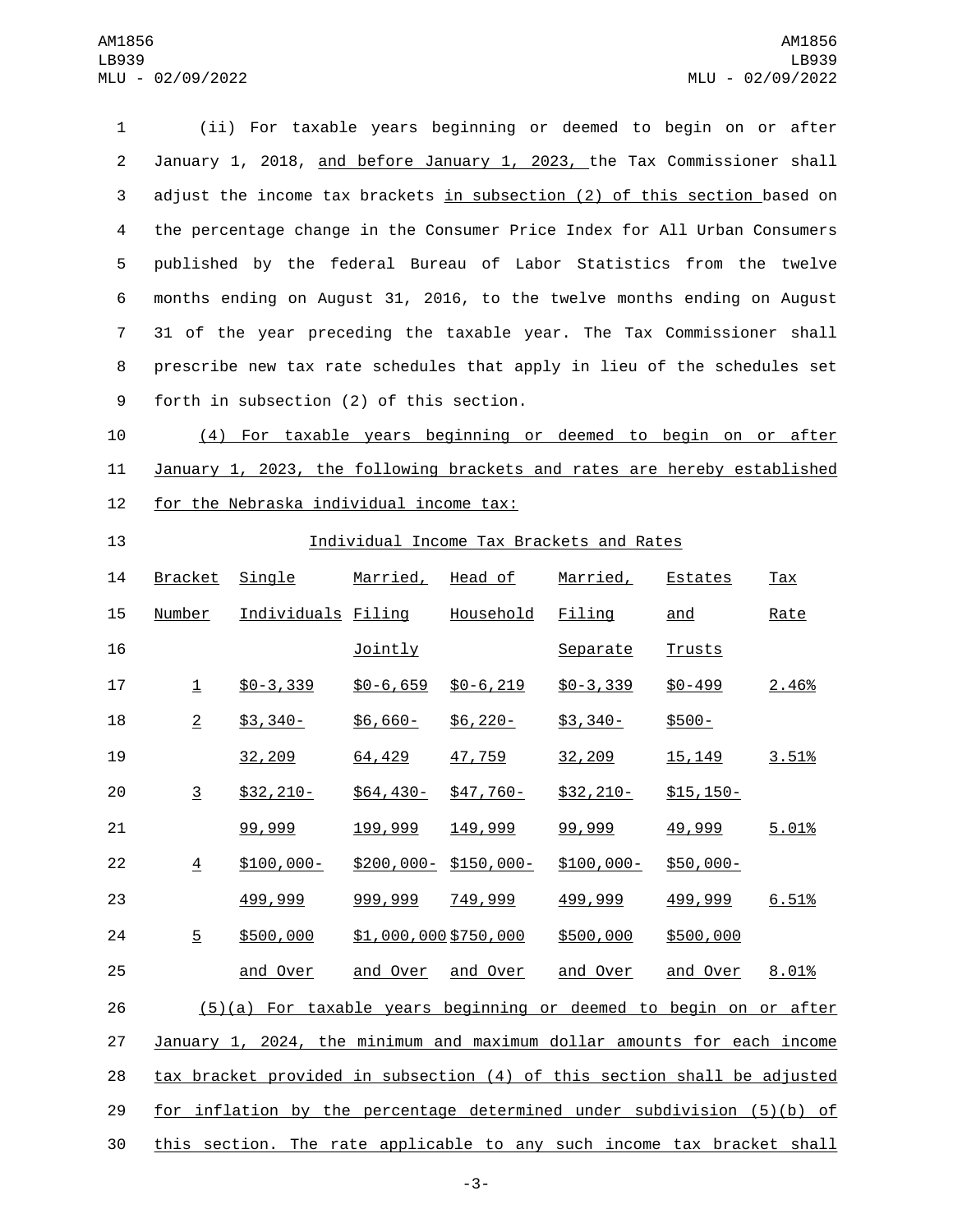not be changed as part of any adjustment under this subsection. The minimum and maximum dollar amounts for each income tax bracket as adjusted shall be rounded to the nearest ten-dollar amount. If the adjusted amount for any income tax bracket ends in a five, it shall be 5 rounded up to the nearest ten-dollar amount.

 (b) The Tax Commissioner shall adjust the income tax brackets in subsection (4) of this section based on the percentage change in the Consumer Price Index for All Urban Consumers published by the federal 9 Bureau of Labor Statistics from the twelve months ending on August 31, 2022, to the twelve months ending on August 31 of the year preceding the taxable year. The Tax Commissioner shall prescribe new tax rate schedules 12 that apply in lieu of the schedules set forth in subsection (4) of this 13 section.

14 (6) (4) Whenever the tax brackets or tax rates are changed by the 15 Legislature, the Tax Commissioner shall update the tax rate schedules to 16 reflect the new tax brackets or tax rates and shall publish such updated 17 schedules.

18 (7) (5) The Tax Commissioner shall prepare, from the rate schedules, tax tables which can be used by a majority of the taxpayers to determine their Nebraska tax liability. The design of the tax tables shall be determined by the Tax Commissioner. The size of the tax table brackets may change as the level of income changes. The difference in tax between two tax table brackets shall not exceed fifteen dollars. The Tax Commissioner may build the personal exemption credit and standard 25 deduction amounts into the tax tables.

26 (8)  $\left( 6 \right)$  For taxable years beginning or deemed to begin on or after 27 January 1, 2013, the tax rate applied to other federal taxes included in 28 the computation of the Nebraska individual income tax shall be 29.6 29 percent.

30  $(9)$   $(7)$  The Tax Commissioner may require by rule and regulation that 31 all taxpayers shall use the tax tables if their income is less than the

-4-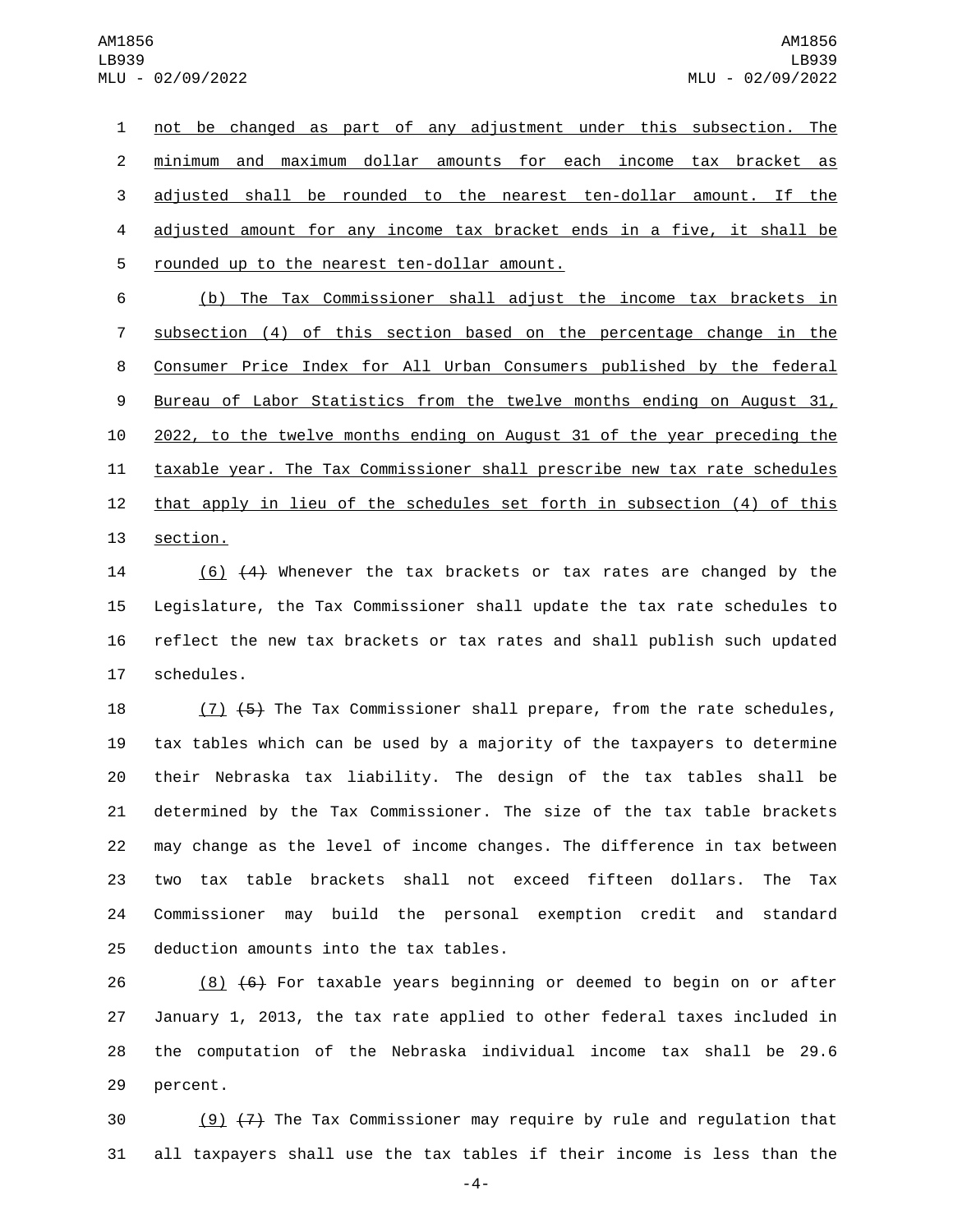maximum income included in the tax tables.1

 Sec. 2. Section 77-2716, Revised Statutes Supplement, 2021, is 3 amended to read:

 77-2716 (1) The following adjustments to federal adjusted gross income or, for corporations and fiduciaries, federal taxable income shall 6 be made for interest or dividends received:

 (a)(i) There shall be subtracted interest or dividends received by the owner of obligations of the United States and its territories and possessions or of any authority, commission, or instrumentality of the United States to the extent includable in gross income for federal income tax purposes but exempt from state income taxes under the laws of the 12 United States; and

 (ii) There shall be subtracted interest received by the owner of obligations of the State of Nebraska or its political subdivisions or authorities which are Build America Bonds to the extent includable in 16 gross income for federal income tax purposes;

 (b) There shall be subtracted that portion of the total dividends and other income received from a regulated investment company which is attributable to obligations described in subdivision (a) of this subsection as reported to the recipient by the regulated investment 21 company;

 (c) There shall be added interest or dividends received by the owner of obligations of the District of Columbia, other states of the United States, or their political subdivisions, authorities, commissions, or instrumentalities to the extent excluded in the computation of gross income for federal income tax purposes except that such interest or dividends shall not be added if received by a corporation which is a 28 regulated investment company;

 (d) There shall be added that portion of the total dividends and other income received from a regulated investment company which is attributable to obligations described in subdivision (c) of this

-5-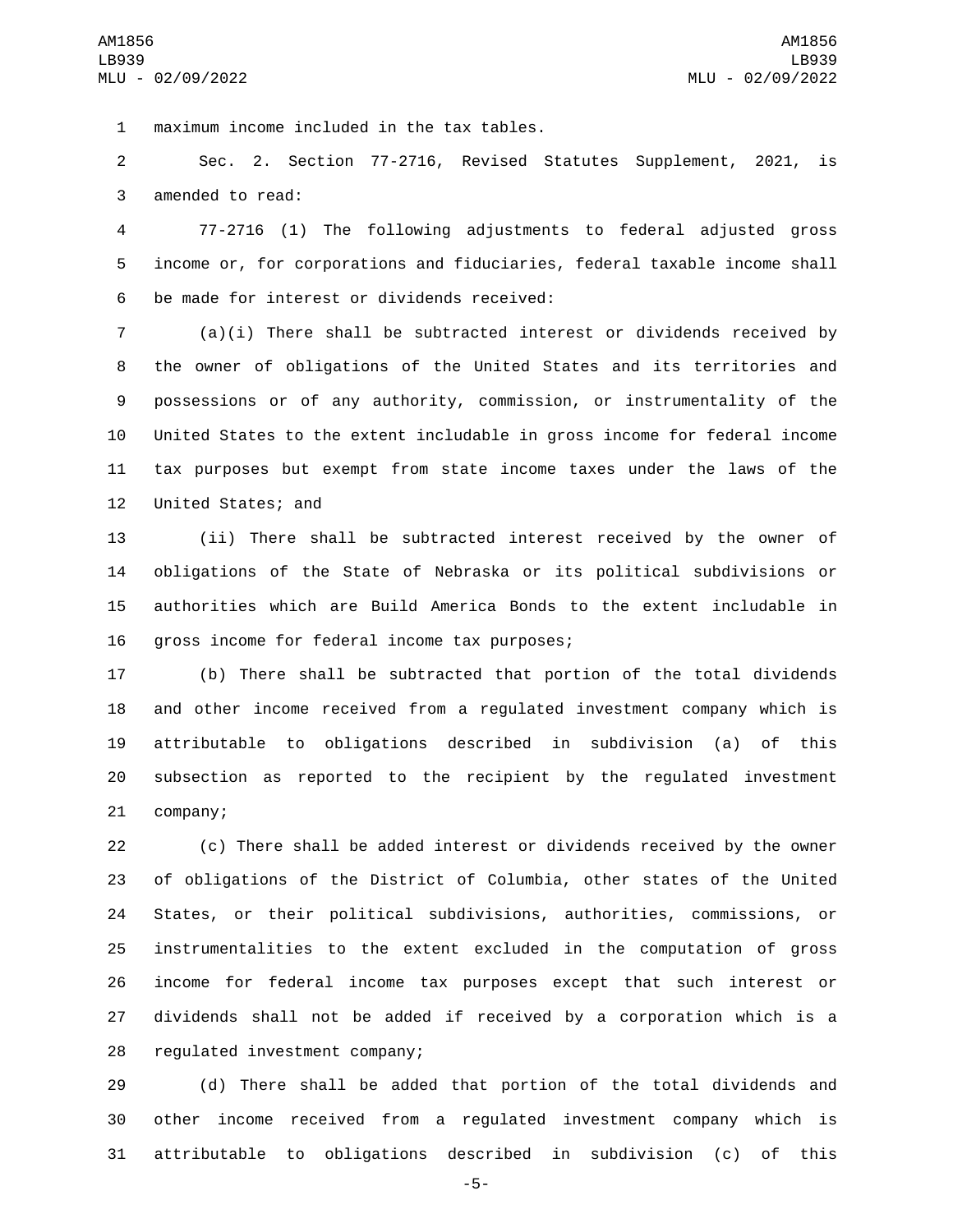subsection and excluded for federal income tax purposes as reported to the recipient by the regulated investment company; and

 (e)(i) Any amount subtracted under this subsection shall be reduced by any interest on indebtedness incurred to carry the obligations or securities described in this subsection or the investment in the regulated investment company and by any expenses incurred in the production of interest or dividend income described in this subsection to the extent that such expenses, including amortizable bond premiums, are 9 deductible in determining federal taxable income.

 (ii) Any amount added under this subsection shall be reduced by any expenses incurred in the production of such income to the extent disallowed in the computation of federal taxable income.

 (2) There shall be allowed a net operating loss derived from or connected with Nebraska sources computed under rules and regulations adopted and promulgated by the Tax Commissioner consistent, to the extent possible under the Nebraska Revenue Act of 1967, with the laws of the United States. For a resident individual, estate, or trust, the net operating loss computed on the federal income tax return shall be adjusted by the modifications contained in this section. For a nonresident individual, estate, or trust or for a partial-year resident individual, the net operating loss computed on the federal return shall be adjusted by the modifications contained in this section and any carryovers or carrybacks shall be limited to the portion of the loss 24 derived from or connected with Nebraska sources.

 (3) There shall be subtracted from federal adjusted gross income for all taxable years beginning on or after January 1, 1987, the amount of any state income tax refund to the extent such refund was deducted under the Internal Revenue Code, was not allowed in the computation of the tax due under the Nebraska Revenue Act of 1967, and is included in federal 30 adjusted gross income.

(4) Federal adjusted gross income, or, for a fiduciary, federal

-6-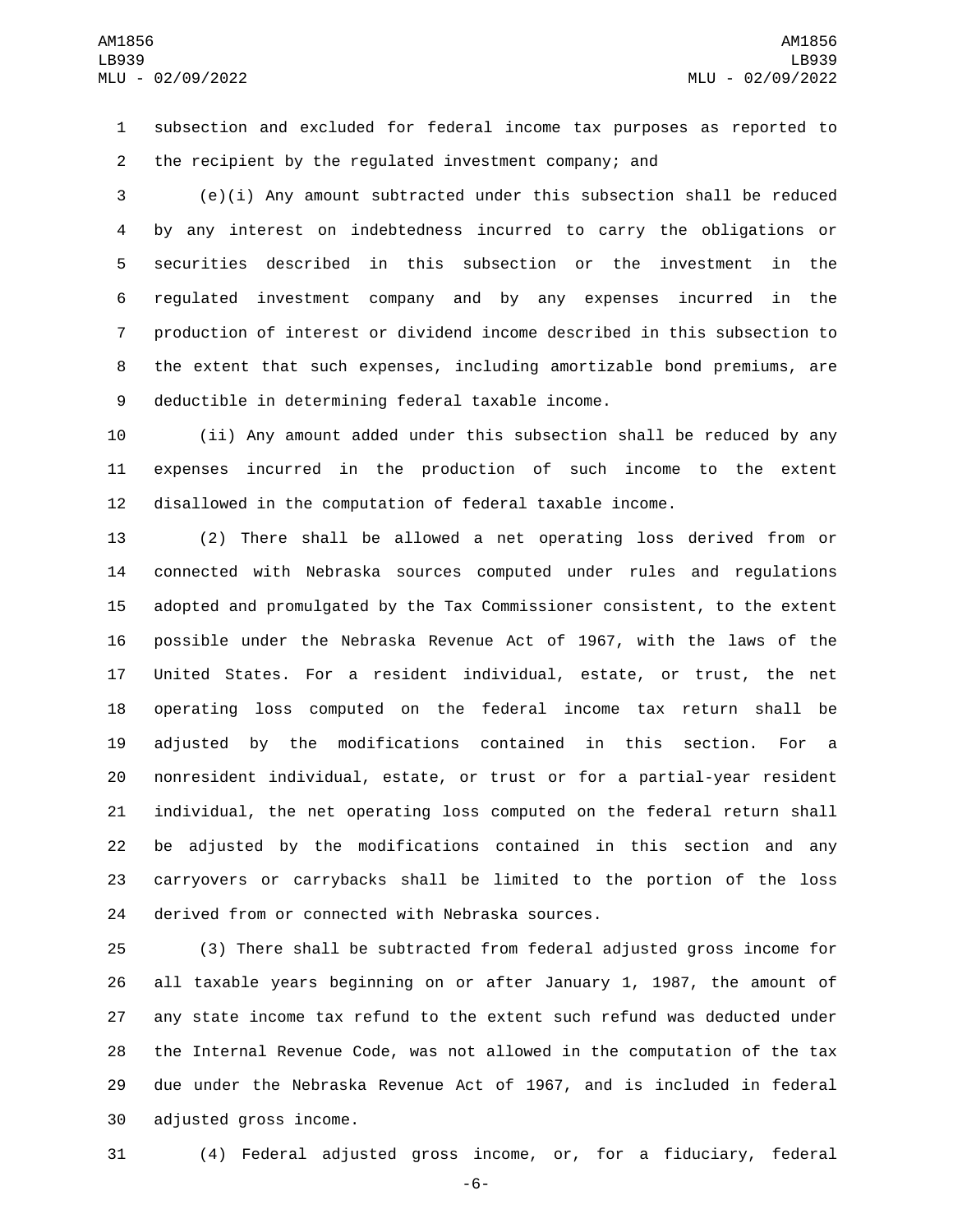taxable income shall be modified to exclude the portion of the income or loss received from a small business corporation with an election in effect under subchapter S of the Internal Revenue Code or from a limited liability company organized pursuant to the Nebraska Uniform Limited Liability Company Act that is not derived from or connected with Nebraska 6 sources as determined in section 77-2734.01.

 (5) There shall be subtracted from federal adjusted gross income or, for corporations and fiduciaries, federal taxable income dividends received or deemed to be received from corporations which are not subject 10 to the Internal Revenue Code.

 (6) There shall be subtracted from federal taxable income a portion of the income earned by a corporation subject to the Internal Revenue Code of 1986 that is actually taxed by a foreign country or one of its political subdivisions at a rate in excess of the maximum federal tax rate for corporations. The taxpayer may make the computation for each foreign country or for groups of foreign countries. The portion of the taxes that may be deducted shall be computed in the following manner:

 (a) The amount of federal taxable income from operations within a foreign taxing jurisdiction shall be reduced by the amount of taxes actually paid to the foreign jurisdiction that are not deductible solely because the foreign tax credit was elected on the federal income tax 22 return;

 (b) The amount of after-tax income shall be divided by one minus the maximum tax rate for corporations in the Internal Revenue Code; and

 (c) The result of the calculation in subdivision (b) of this subsection shall be subtracted from the amount of federal taxable income used in subdivision (a) of this subsection. The result of such calculation, if greater than zero, shall be subtracted from federal 29 taxable income.

 (7) Federal adjusted gross income shall be modified to exclude any amount repaid by the taxpayer for which a reduction in federal tax is

-7-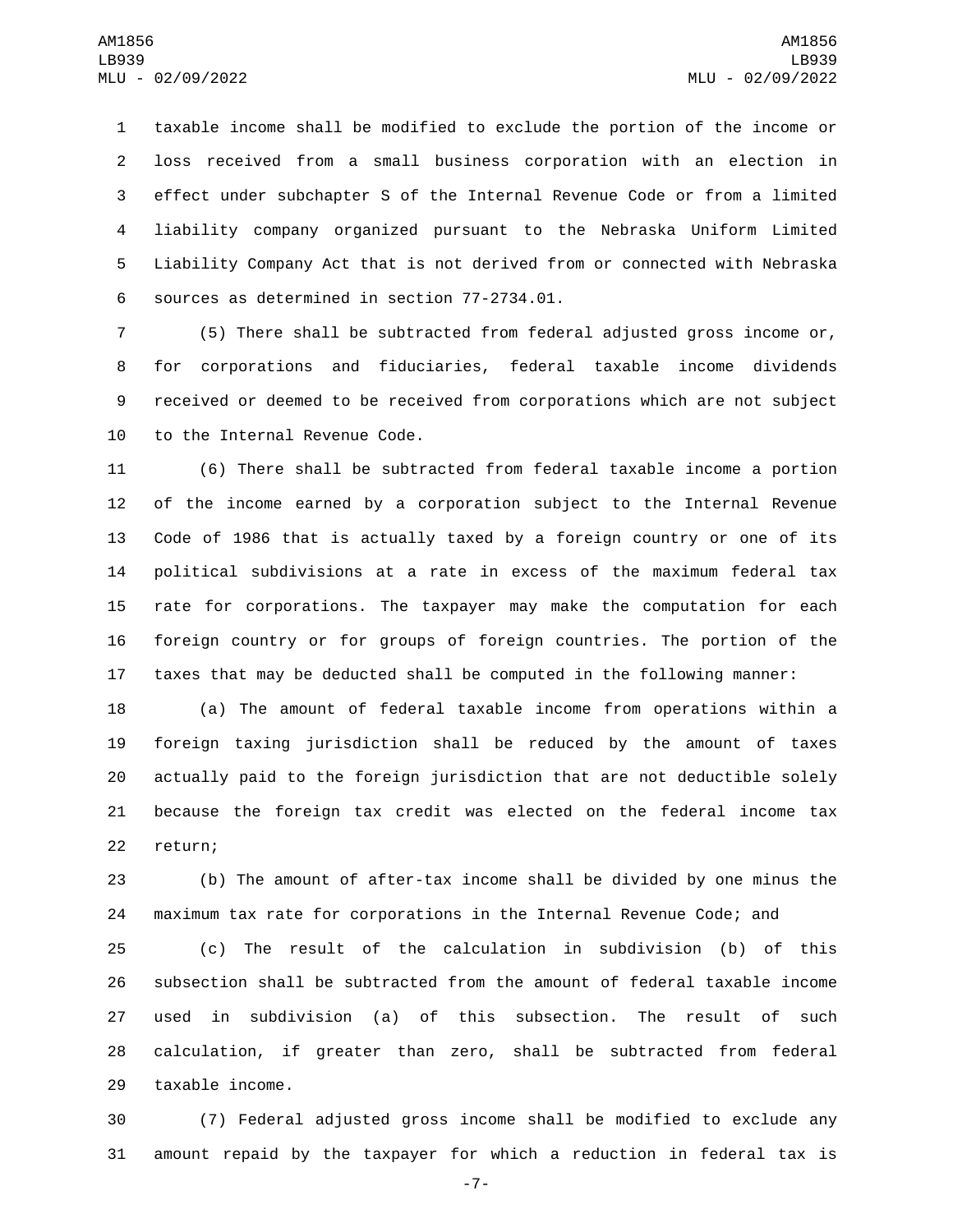allowed under section 1341(a)(5) of the Internal Revenue Code.

 (8)(a) Federal adjusted gross income or, for corporations and fiduciaries, federal taxable income shall be reduced, to the extent included, by income from interest, earnings, and state contributions received from the Nebraska educational savings plan trust created in sections 85-1801 to 85-1817 and any account established under the achieving a better life experience program as provided in sections 8 77-1401 to 77-1409.

 (b) Federal adjusted gross income or, for corporations and fiduciaries, federal taxable income shall be reduced by any contributions as a participant in the Nebraska educational savings plan trust or contributions to an account established under the achieving a better life experience program made for the benefit of a beneficiary as provided in sections 77-1401 to 77-1409, to the extent not deducted for federal income tax purposes, but not to exceed five thousand dollars per married filing separate return or ten thousand dollars for any other return. With respect to a qualified rollover within the meaning of section 529 of the Internal Revenue Code from another state's plan, any interest, earnings, and state contributions received from the other state's educational savings plan which is qualified under section 529 of the code shall qualify for the reduction provided in this subdivision. For contributions by a custodian of a custodial account including rollovers from another custodial account, the reduction shall only apply to funds added to the 24 custodial account after January 1, 2014.

 (c) For taxable years beginning or deemed to begin on or after January 1, 2021, under the Internal Revenue Code of 1986, as amended, federal adjusted gross income shall be reduced, to the extent included in the adjusted gross income of an individual, by the amount of any contribution made by the individual's employer into an account under the Nebraska educational savings plan trust owned by the individual, not to exceed five thousand dollars per married filing separate return or ten

-8-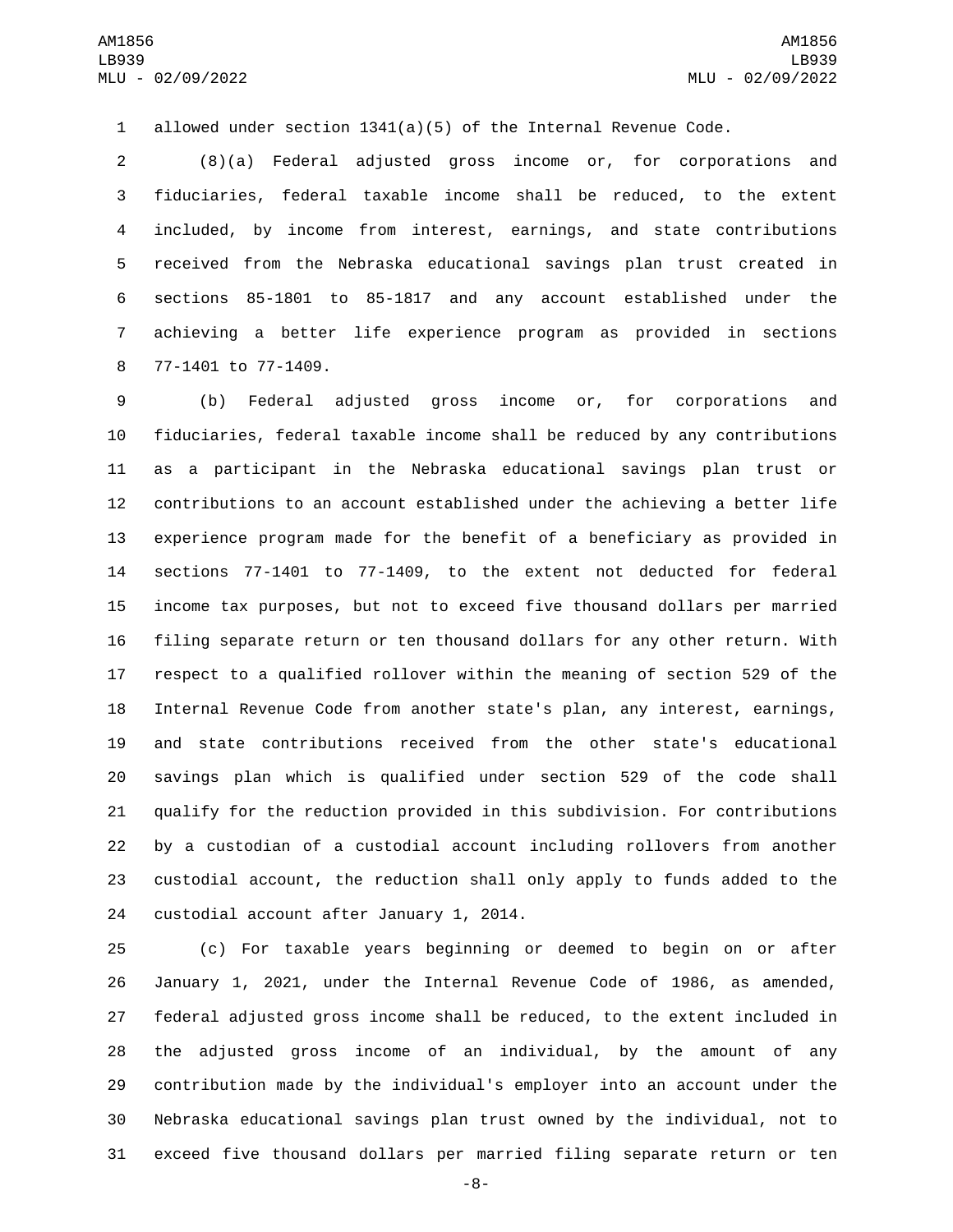1 thousand dollars for any other return.

 (d) Federal adjusted gross income or, for corporations and fiduciaries, federal taxable income shall be increased by:

 (i) The amount resulting from the cancellation of a participation agreement refunded to the taxpayer as a participant in the Nebraska educational savings plan trust to the extent previously deducted under 7 subdivision  $(8)(b)$  of this section; and

 (ii) The amount of any withdrawals by the owner of an account established under the achieving a better life experience program as provided in sections 77-1401 to 77-1409 for nonqualified expenses to the extent previously deducted under subdivision (8)(b) of this section.

 (9)(a) For income tax returns filed after September 10, 2001, for taxable years beginning or deemed to begin before January 1, 2006, under the Internal Revenue Code of 1986, as amended, federal adjusted gross income or, for corporations and fiduciaries, federal taxable income shall be increased by eighty-five percent of any amount of any federal bonus depreciation received under the federal Job Creation and Worker Assistance Act of 2002 or the federal Jobs and Growth Tax Act of 2003, under section 168(k) or section 1400L of the Internal Revenue Code of 1986, as amended, for assets placed in service after September 10, 2001, 21 and before December 31, 2005.

 (b) For a partnership, limited liability company, cooperative, including any cooperative exempt from income taxes under section 521 of the Internal Revenue Code of 1986, as amended, limited cooperative association, subchapter S corporation, or joint venture, the increase shall be distributed to the partners, members, shareholders, patrons, or beneficiaries in the same manner as income is distributed for use against 28 their income tax liabilities.

 (c) For a corporation with a unitary business having activity both inside and outside the state, the increase shall be apportioned to Nebraska in the same manner as income is apportioned to the state by

-9-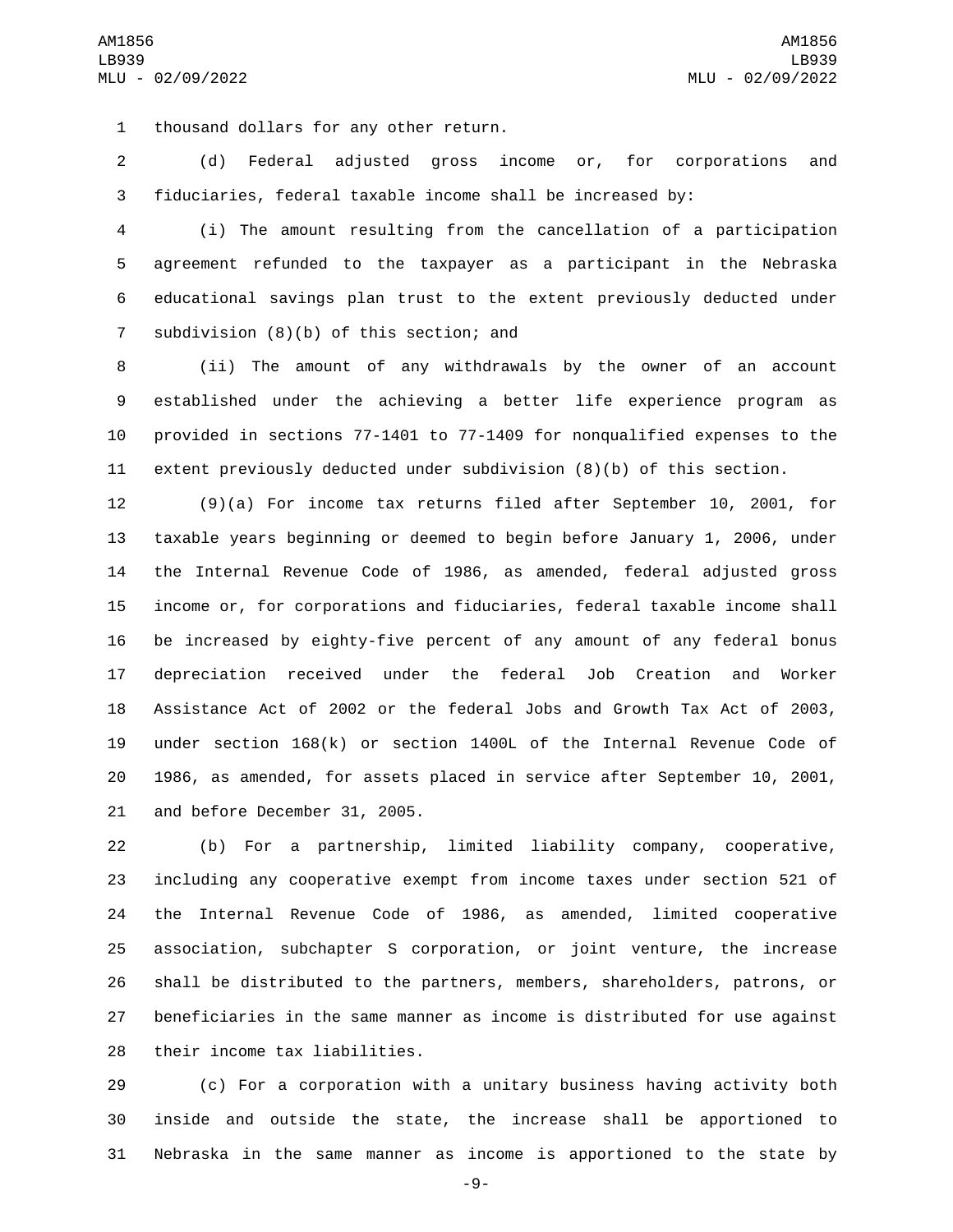1 section 77-2734.05.

 (d) The amount of bonus depreciation added to federal adjusted gross income or, for corporations and fiduciaries, federal taxable income by this subsection shall be subtracted in a later taxable year. Twenty percent of the total amount of bonus depreciation added back by this subsection for tax years beginning or deemed to begin before January 1, 2003, under the Internal Revenue Code of 1986, as amended, may be subtracted in the first taxable year beginning or deemed to begin on or after January 1, 2005, under the Internal Revenue Code of 1986, as amended, and twenty percent in each of the next four following taxable years. Twenty percent of the total amount of bonus depreciation added back by this subsection for tax years beginning or deemed to begin on or after January 1, 2003, may be subtracted in the first taxable year beginning or deemed to begin on or after January 1, 2006, under the Internal Revenue Code of 1986, as amended, and twenty percent in each of 16 the next four following taxable years.

 (10) For taxable years beginning or deemed to begin on or after January 1, 2003, and before January 1, 2006, under the Internal Revenue Code of 1986, as amended, federal adjusted gross income or, for corporations and fiduciaries, federal taxable income shall be increased by the amount of any capital investment that is expensed under section 179 of the Internal Revenue Code of 1986, as amended, that is in excess of twenty-five thousand dollars that is allowed under the federal Jobs and Growth Tax Act of 2003. Twenty percent of the total amount of expensing added back by this subsection for tax years beginning or deemed to begin on or after January 1, 2003, may be subtracted in the first taxable year beginning or deemed to begin on or after January 1, 2006, under the Internal Revenue Code of 1986, as amended, and twenty percent 29 in each of the next four following tax years.

 (11)(a) For taxable years beginning or deemed to begin before January 1, 2018, under the Internal Revenue Code of 1986, as amended,

-10-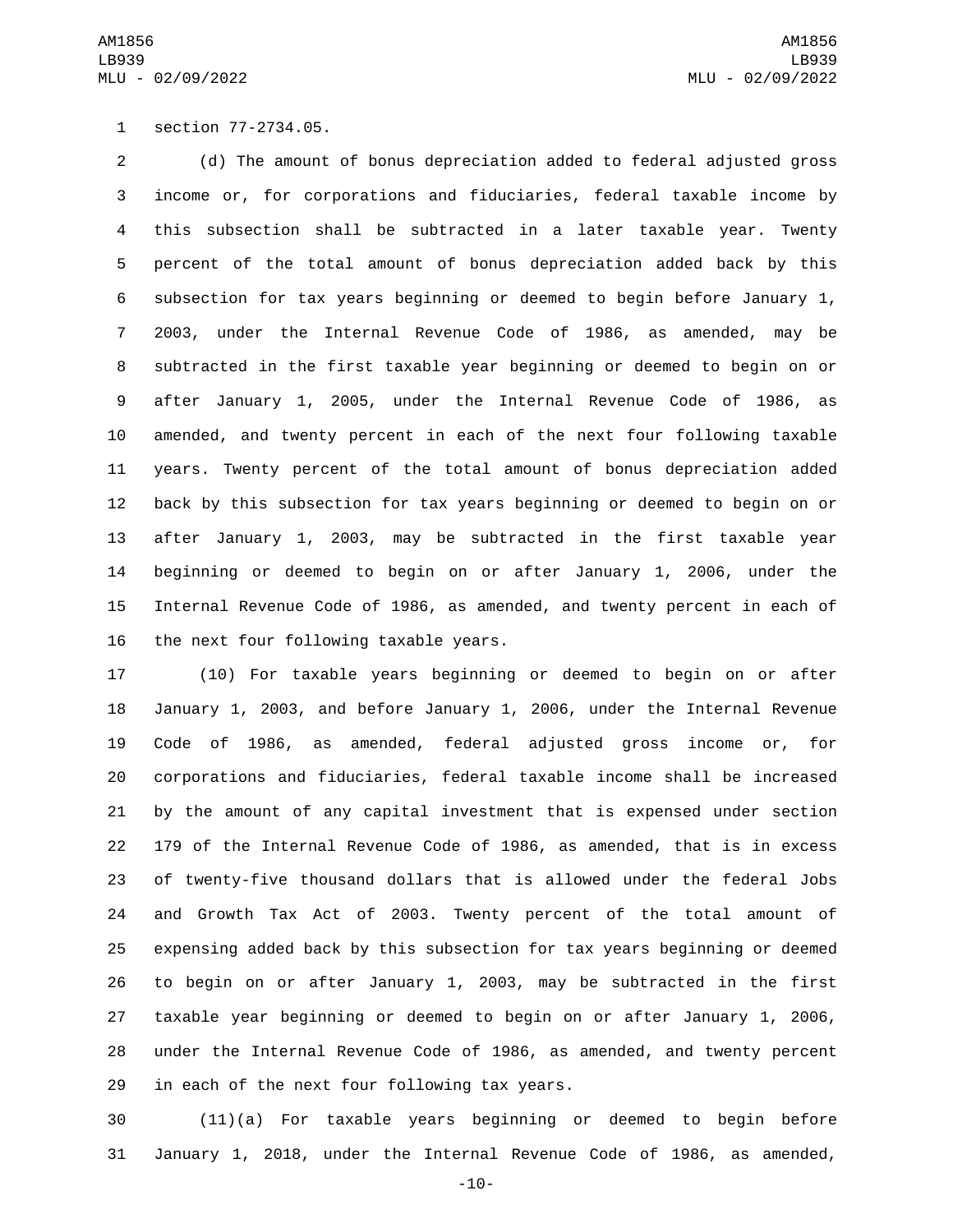federal adjusted gross income shall be reduced by contributions, up to two thousand dollars per married filing jointly return or one thousand dollars for any other return, and any investment earnings made as a participant in the Nebraska long-term care savings plan under the Long- Term Care Savings Plan Act, to the extent not deducted for federal income 6 tax purposes.

 (b) For taxable years beginning or deemed to begin before January 1, 2018, under the Internal Revenue Code of 1986, as amended, federal adjusted gross income shall be increased by the withdrawals made as a participant in the Nebraska long-term care savings plan under the act by a person who is not a qualified individual or for any reason other than transfer of funds to a spouse, long-term care expenses, long-term care insurance premiums, or death of the participant, including withdrawals made by reason of cancellation of the participation agreement, to the extent previously deducted as a contribution or as investment earnings.

 (12) There shall be added to federal adjusted gross income for individuals, estates, and trusts any amount taken as a credit for franchise tax paid by a financial institution under sections 77-3801 to 77-3807 as allowed by subsection (5) of section 77-2715.07.

 (13)(a) For taxable years beginning or deemed to begin on or after January 1, 2015, under the Internal Revenue Code of 1986, as amended, federal adjusted gross income shall be reduced by the amount received as benefits under the federal Social Security Act which are included in the 24 federal adjusted gross income if:

 (i) For taxpayers filing a married filing joint return, federal adjusted gross income is fifty-eight thousand dollars or less; or

 (ii) For taxpayers filing any other return, federal adjusted gross 28 income is forty-three thousand dollars or less.

 (b) For taxable years beginning or deemed to begin on or after January 1, 2020, under the Internal Revenue Code of 1986, as amended, the Tax Commissioner shall adjust the dollar amounts provided in subdivisions

-11-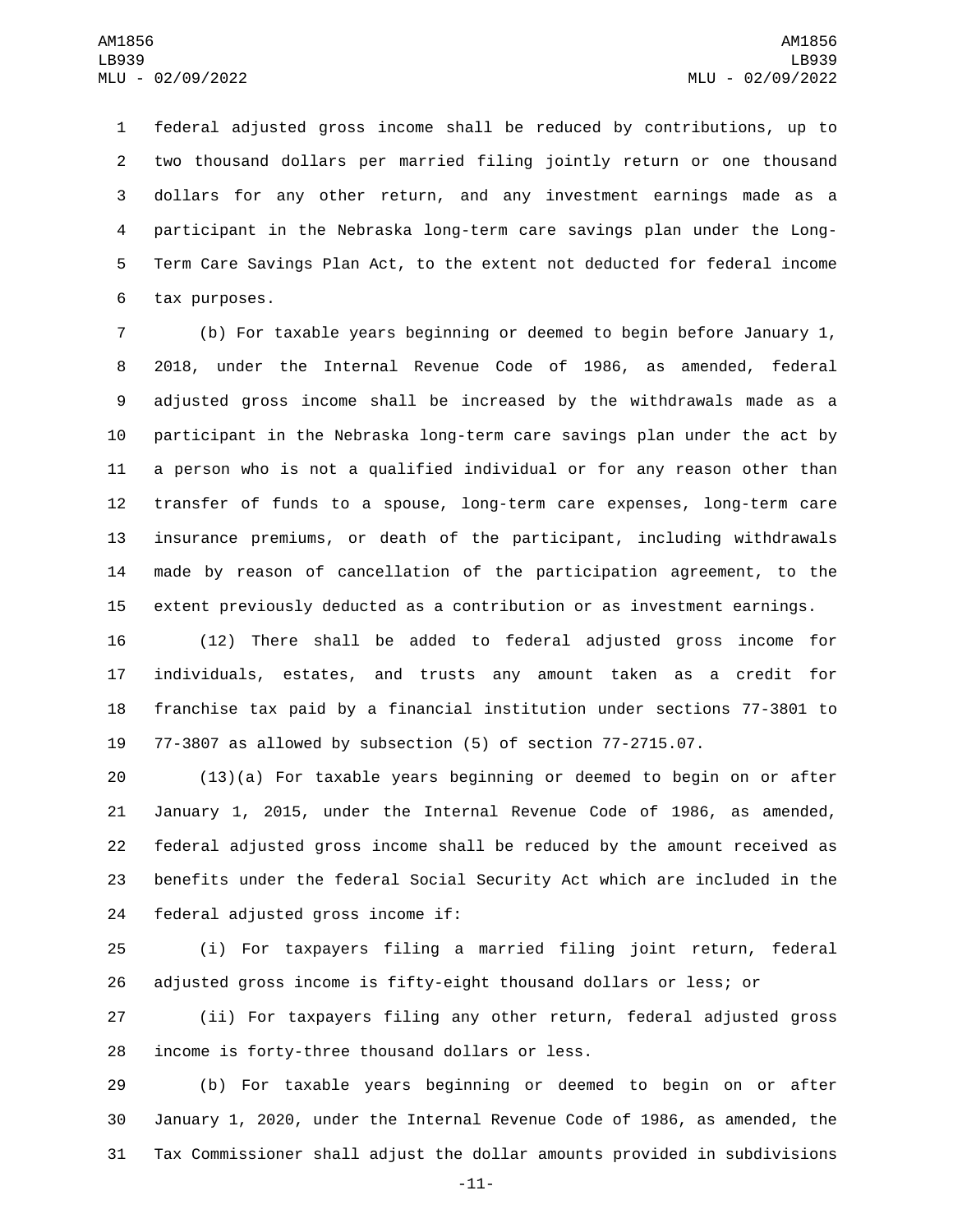1  $(13)(a)(i)$  and (ii) of this section by the same percentage used to adjust 2 individual income tax brackets under subsection (3) of section 77-2715.03.3

 (c) For taxable years beginning or deemed to begin on or after January 1, 2021, under the Internal Revenue Code of 1986, as amended, a taxpayer may claim the reduction to federal adjusted gross income allowed under this subsection or the reduction to federal adjusted gross income allowed under subsection (14) of this section, whichever provides the 9 greater reduction.

 (14)(a) For taxable years beginning or deemed to begin on or after January 1, 2021, under the Internal Revenue Code of 1986, as amended, federal adjusted gross income shall be reduced by a percentage of the social security benefits that are received and included in federal adjusted gross income. The pertinent percentage shall be:

15 (i) Five percent for taxable years beginning or deemed to begin on 16 or after January 1, 2021, and before January 1, 2022, under the Internal 17 Revenue Code of 1986, as amended;

18 (ii) Twenty percent for taxable years beginning or deemed to begin 19 on or after January 1, 2022, and before January 1, 2023, under the 20 Internal Revenue Code of 1986, as amended;

21 (iii) Thirty percent for taxable years beginning or deemed to begin 22 on or after January 1, 2023, and before January 1, 2024, under the 23 Internal Revenue Code of 1986, as amended;

24 (iv) Forty percent for taxable years beginning or deemed to begin on 25 or after January 1, 2024, and before January 1, 2025, under the Internal 26 Revenue Code of 1986, as amended; and

27 (v) Fifty percent for taxable years beginning or deemed to begin on 28 or after January 1, 2025, under the Internal Revenue Code of 1986, as 29 amended.

30 (b) It is the intent of the Legislature to enact legislation within 31 five years after August 28, 2021, to increase the percentage of social

-12-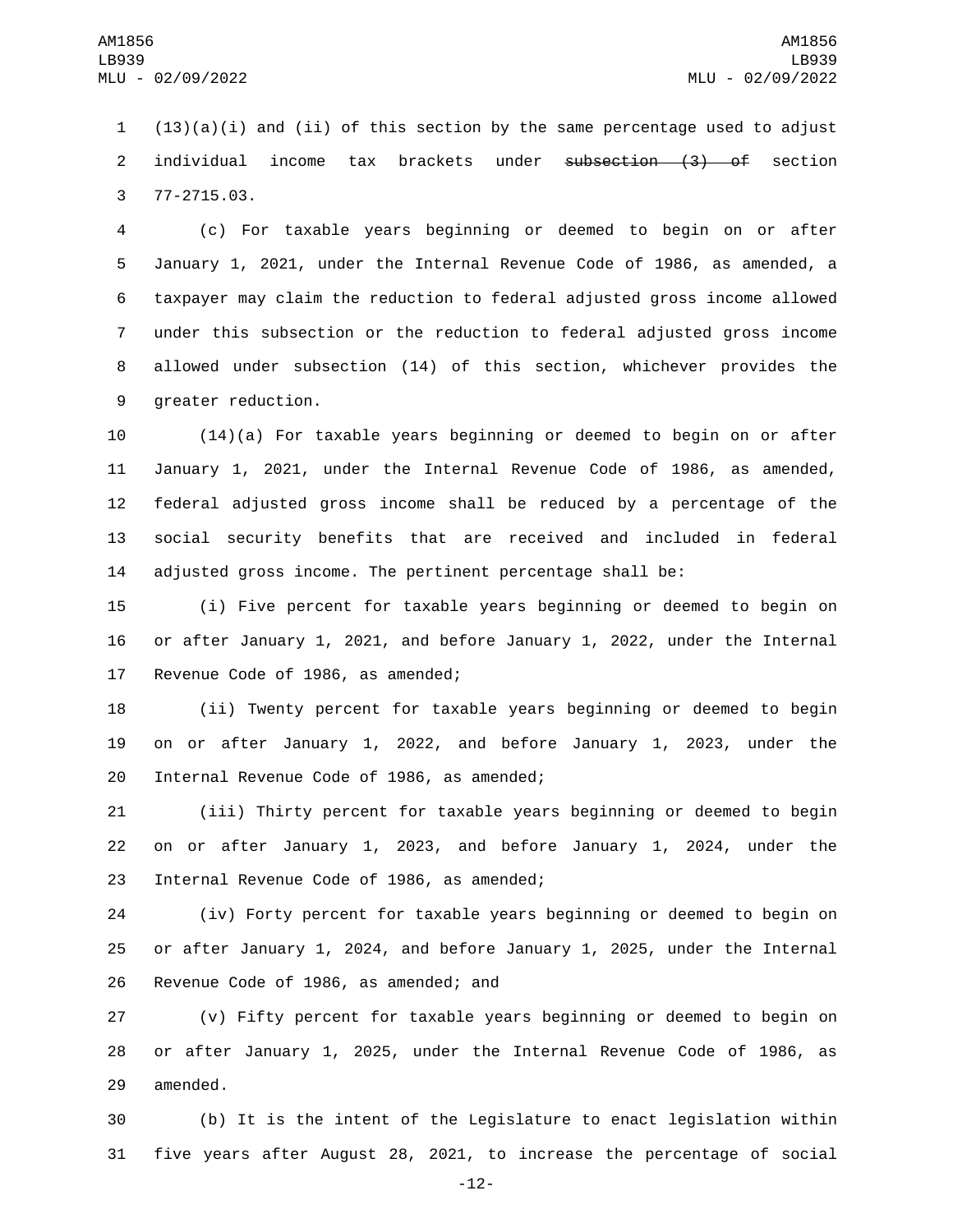security benefits that are excluded under this subsection to (i) sixty percent for taxable years beginning or deemed to begin on or after January 1, 2026, and before January 1, 2027, under the Internal Revenue Code of 1986, as amended, (ii) seventy percent for taxable years beginning or deemed to begin on or after January 1, 2027, and before January 1, 2028, under the Internal Revenue Code of 1986, as amended, (iii) eighty percent for taxable years beginning or deemed to begin on or after January 1, 2028, and before January 1, 2029, under the Internal Revenue Code of 1986, as amended, (iv) ninety percent for taxable years beginning or deemed to begin on or after January 1, 2029, and before January 1, 2030, under the Internal Revenue Code of 1986, as amended, and (v) one hundred percent for taxable years beginning or deemed to begin on or after January 1, 2030, under the Internal Revenue Code of 1986, as 14 amended.

 (c) For purposes of this subsection, social security benefits means benefits received under the federal Social Security Act.

 (d) For taxable years beginning or deemed to begin on or after January 1, 2021, under the Internal Revenue Code of 1986, as amended, a taxpayer may claim the reduction to federal adjusted gross income allowed under this subsection or the reduction to federal adjusted gross income allowed under subsection (13) of this section, whichever provides the 22 greater reduction.

 (15)(a) For taxable years beginning or deemed to begin on or after January 1, 2015, and before January 1, 2022, under the Internal Revenue Code of 1986, as amended, an individual may make a one-time election within two calendar years after the date of his or her retirement from the military to exclude income received as a military retirement benefit by the individual to the extent included in federal adjusted gross income and as provided in this subdivision. The individual may elect to exclude forty percent of his or her military retirement benefit income for seven consecutive taxable years beginning with the year in which the election

-13-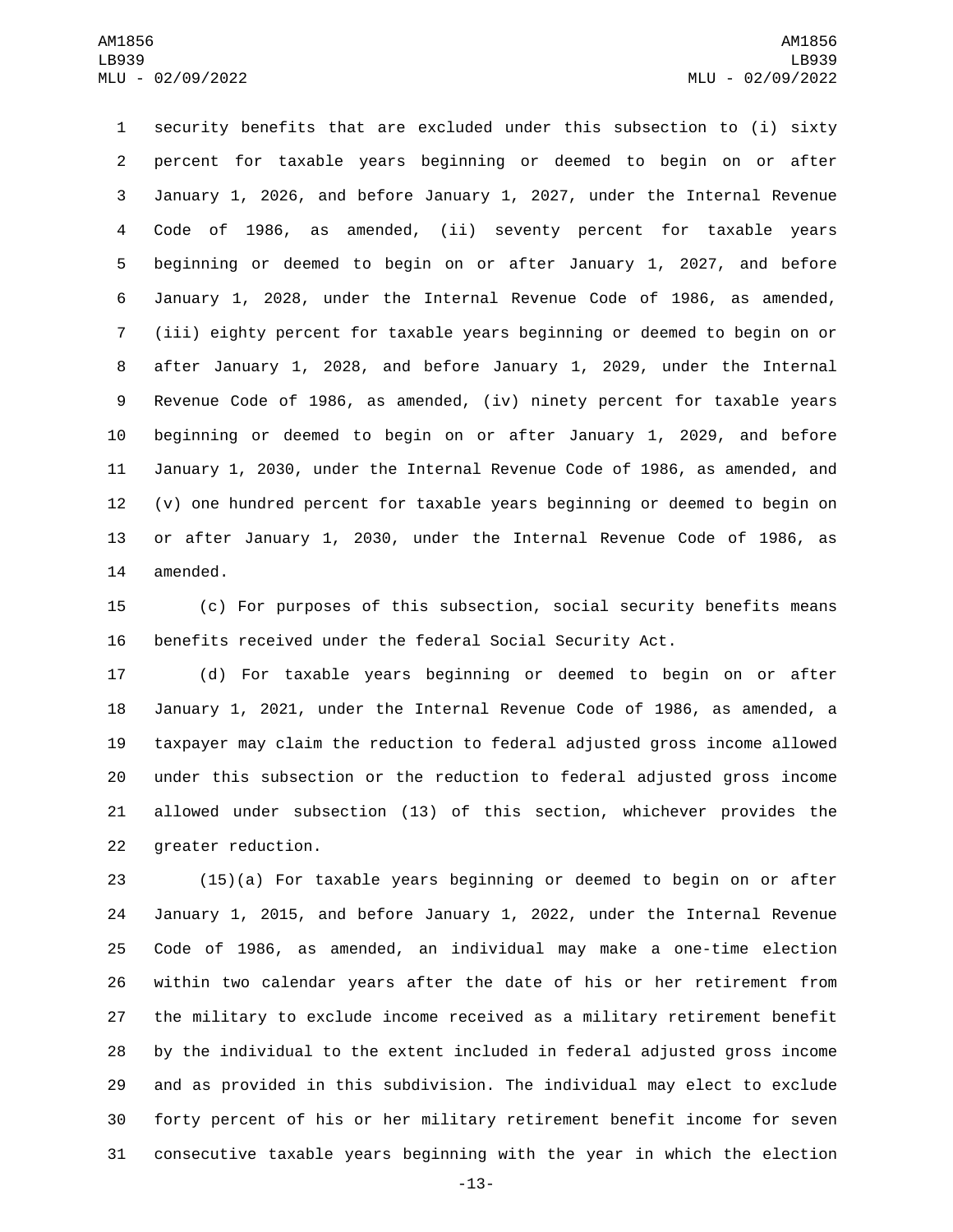is made or may elect to exclude fifteen percent of his or her military retirement benefit income for all taxable years beginning with the year 3 in which he or she turns sixty-seven years of age.

 (b) For taxable years beginning or deemed to begin on or after January 1, 2022, under the Internal Revenue Code of 1986, as amended, an individual may exclude one hundred percent of the military retirement benefit income received by such individual to the extent included in 8 federal adjusted gross income.

 (c) For purposes of this subsection, military retirement benefit means retirement benefits that are periodic payments attributable to service in the uniformed services of the United States for personal services performed by an individual prior to his or her retirement. The term includes retirement benefits described in this subdivision that are 14 reported to the individual on either:

 (i) An Internal Revenue Service Form 1099-R received from the United 16 States Department of Defense; or

 (ii) An Internal Revenue Service Form 1099-R received from the 18 United States Office of Personnel Management.

 (16) For taxable years beginning or deemed to begin on or after January 1, 2021, under the Internal Revenue Code of 1986, as amended, federal adjusted gross income shall be reduced by the amount received as a Segal AmeriCorps Education Award, to the extent such amount is included 23 in federal adjusted gross income.

 (17) For taxable years beginning or deemed to begin on or after January 1, 2022, under the Internal Revenue Code of 1986, as amended, federal adjusted gross income shall be reduced by the amount received by or on behalf of a firefighter for cancer benefits under the Firefighter Cancer Benefits Act to the extent included in federal adjusted gross 29 income.

 Sec. 3. Original section 77-2715.03, Reissue Revised Statutes of Nebraska, and section 77-2716, Revised Statutes Supplement, 2021, are

-14-